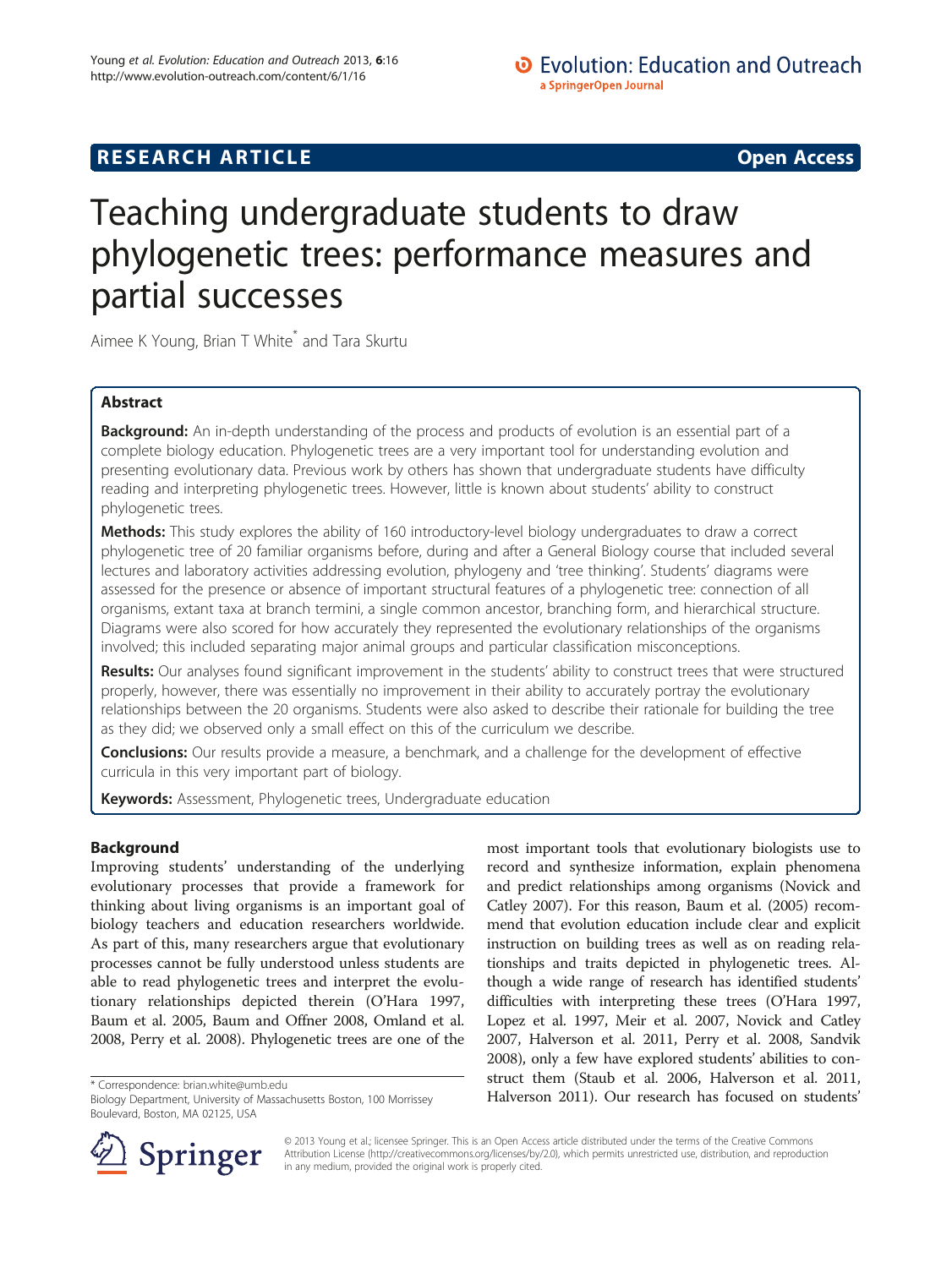abilities to construct phylogenetic trees from a set of familiar organisms. We distributed a survey to 160 undergraduate introductory biology students at the University of Massachusetts Boston to determine how well they could depict the evolutionary relationships among these organisms. The design of the study allowed us to measure the effect of a laboratory study targeting tree-building skills on students' abilities to draw trees accurately. The structure of their trees and classification of organisms were scored in comparison to scientifically accepted trees. In addition, we identified students' rationales for creating their phylogenetic tree.

## Students' prior knowledge

Students come to the classroom with significant preexisting knowledge about the natural world and this knowledge informs their learning of evolutionary concepts. Two lines of research have investigated this in detail: investigations of folkbiology and naïve biology as well as investigations of students' understanding of phylogeny.

Folkbiology reflects how people understand the natural world and infer relationships among living things without formal instruction (Lopez et al. [1997](#page-13-0), Coley et al. [1999](#page-13-0), Hatano and Inagaki [1999](#page-13-0), Medin and Atran [1999](#page-13-0), Atran et al. [2004\)](#page-13-0). Cobern et al. [\(1999\)](#page-13-0) found that, even when students have formal instruction, they rely more heavily on their personal experiences with the natural world when asked about scientific concepts. Folkbiology is often informed by rich experiences with nature and can be influenced by one's culture, location and prior knowledge (Atran [1999](#page-13-0), Coley et al. [1999,](#page-13-0) Diamond and Bishop [1999,](#page-13-0) Hatano and Ingaki [1999,](#page-13-0) Ross et al. [2003](#page-13-0), Medin and Atran [2004\)](#page-13-0). Folk taxonomy, a subdiscipline of folkbiology, refers to the hierarchical nature of folkbiological classification (Atran et al. [2004](#page-13-0)) and tends to be culturally universal and resistant to change (Atran [1999](#page-13-0)). Both biological classification and folkbiological classification rely on direct contact and experience with plants and animals in the natural environment (Medin and Atran [1999\)](#page-13-0). By contrast, naïve biology demonstrates a lack of experience with the natural world and is usually associated with urban populations (Hatano and Ingaki [1999,](#page-13-0) Atran et al. [1999\)](#page-13-0). Both naïve biology and folkbiology are ways of interacting with and thinking about the natural world without the influence of modern science (Hatano and Ingaki [1999\)](#page-13-0). Researchers can uncover the criteria students use for classification and the groups of organiams that students create by observing how naïve biology and folkbiology help students make predictions about relationships among organisms.

Several studies have been conducted to compare the classification systems used by American undergraduates, who do not need to rely on ecological knowledge in today's

industrialized world, and members of an Itzaj-Mayan culture, who are still dependent on the environment for their survival (Lopez et al. [1997,](#page-13-0) Atran [1999,](#page-13-0) Coley et al. [1999](#page-13-0), Atran et al. [2004](#page-13-0)). When developing classification systems for familiar animals, the American students used morphology, behavior and size to inform their classification decisions whereas the Itzaj considered ecological factors, morphology and behavior (Lopez et al. [1997](#page-13-0)). Coley et al. ([1999](#page-13-0)) found that the Itzaj-Mayan organized mammals using the animals' habitat and behavior whereas Northeastern University undergraduates grouped mammals based on morphology, specifically the organism's size. Both the Itzaj and American undergraduates considered diet when grouping organisms and separated herbivores from carnivores. The American students used domestication as a criterion for grouping organisms whereas the Itzaj put a greater emphasis on habitat.

Educational research has worked towards uncovering how accurately students can classify organisms, what type of reasoning they use when classifying, and how they illustrate these relationships among organisms (O'Hara [1997,](#page-13-0) Meir et al. [2007](#page-13-0), Halverson et al. [2011](#page-13-0) Halverson [2011\)](#page-13-0). Halverson et al. ([2011](#page-13-0)) examined students' abilities to read and construct phylogenetic trees and reported that these two skills are independent of each other. Some students were able to explain relationships in phylogenetic trees very clearly but no students could build an accurate tree (Halverson et al. [2011\)](#page-13-0). Furthermore, students showed greater gains in tree reading than in tree building (Halverson [2011\)](#page-13-0). Ecological and morphological reasoning were employed by many students trying to interpret and predict evolutionary relationships. In this study, ecological reasoning included knowledge about geographic location and habitat. For example, students using ecological knowledge explained that aquatic animals belonged in the same group (Halverson et al. [2011](#page-13-0)). Additionally, students used morphological reasoning by explaining that certain organisms are related because of common physical appearances (Halverson et al. [2011](#page-13-0)). Halverson et al. ([2011](#page-13-0)) also found that students were generally hesitant to use trees to solve problems and were clearly uncomfortable when building phylogenetic trees.

Other research has identified specific misconceptions relating to college students' abilities to read phylogenetic trees. Meir et al. ([2007](#page-13-0)) found that most of the collegelevel biology students did not have sufficient skills for reading phylogenetic trees appropriately.

## Educational interventions to improve tree thinking and their evaluation

The foregoing research has highlighted a set of frequent and persistent misconceptions held by students at a range of levels. In response to these challenges, educa-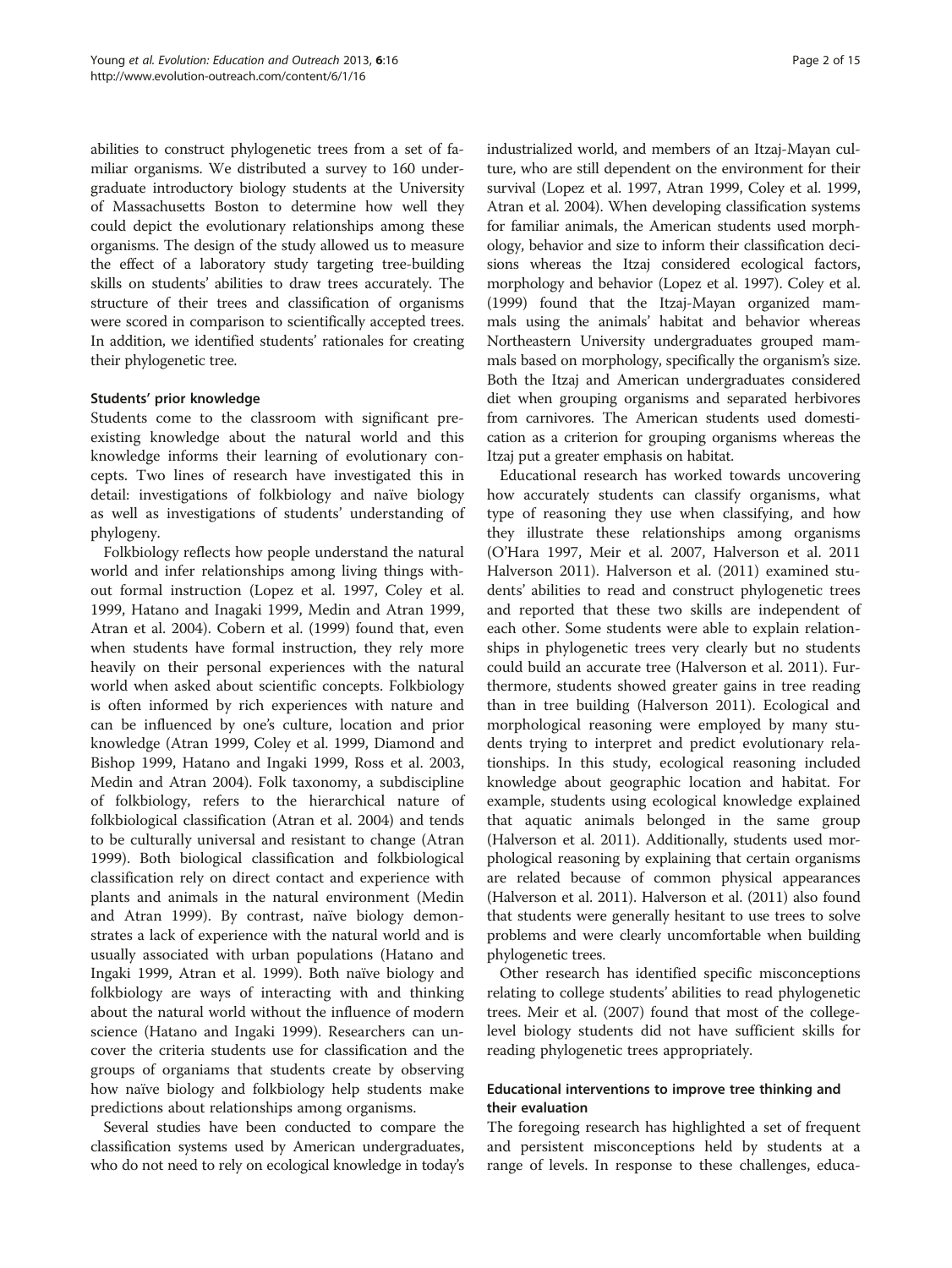tors have developed a wide range of activities targeted to increase students' tree thinking skills. Although some of these approaches have been shown to be effective learning tools, others have not been rigorously evaluated and some may even create to misconceptions of their own. Catley and Novick ([2008](#page-13-0)) examined evolutionary diagrams in 31 popular biology textbooks and located over 500 cladograms. Over half of the diagrams found were 'ladders'. In an earlier study, Novick and Catley ([2007](#page-13-0)) found that ladder diagrams are much more difficult for students to understand than tree diagrams (Figure 1). When interpreting ladder diagrams, students are prone to practice common misconceptions such as using node counting and looking at tip proximity to determine relationships. Furthermore, many of the diagrams were poorly described, ambiguous, and did not depict evolutionary relationships clearly. Finally, about 20% of evolutionary diagrams in the textbooks were neither cladograms nor trees (Catley and Novick [2008](#page-13-0)) and did not show the importance of common ancestry, branching morphology and shared derived characters.

Particular activities can also confuse students on how to interpret relationships in a phylogenetic tree. Some activities may only strengthen commonly held misconceptions. For example, many educators use an activity that requires students to classify nuts and bolts to show how relationships among organisms are determined. Nickels and Nelson ([2005](#page-13-0)) point out that these activities can lead to crucial misconceptions about phylogeny because there are always many different equally plausible ways that the nuts and bolts can be organized. This contrasts with biological classification that typically leads to one (or very few) most parsimonious taxonomy(ies).

Computer programs have been implemented to help students work with phylogenetic trees to gain a better understanding of macroevolution. Students who had used a computer program, EvoBeaker (described by Perry et al. [2008](#page-13-0)), were compared with students who had received a traditional lecture that included a treebuilding activity called the Great Clade Race (Goldsmith [2003](#page-13-0)). In EvoBeaker, students observe how evolutionary trees are constructed, predict evolutionary relationships



and observe the effects of adjusting the parameters of a simulation on the resulting phylogenetic tree. In Goldsmith's study, students' understanding of phylogeny and tree thinking was assessed by measuring the frequency of important misconceptions and the acquisition of the key tree-reading skills. Students in both treatment groups significantly improved; however, there was no significant difference in learning between the EvoBeaker and the Great Clade Race groups. Others have developed a museum exhibit that consists of an interactive game for teaching tree building (Horn et al. [2012\)](#page-13-0). They found that visitors were engaged with the game and discussed its scientific aspects while playing; the visitors' understanding of phylogeny was not measured.

Our study uses an open-ended survey - The Diversity of Life Survey - to explore students' ability to construct phylogenetic trees from a set of 20 familiar organisms. Students were surveyed before, during and after a freshman-level General Biology course that included specific activities designed to increase students' understanding of evolution. Our results show some increase in students' abilities with significant room for improvement. Going forward, our measures and results provide a baseline for further work in this area.

## **Methods**

## Course content

Biology 112 is a second semester introductory biology course required for all students seeking a Bachelor of Science degree in Biology or Biochemistry. Students enrolled in the premedical program are also required to take Biology 112. The course consists of 3 hours of lectures and 3 hours of laboratory studies each week. The lecture material presented in Biology 112 is similar to that found in many college-level introductory biology courses. The course covers a range of topics including evolution, plant and animal diversity, physiology, and ecology. A weekly laboratory component corresponding to the lectures explores biological concepts through computer simulations, manipulation of specimens, observations and dissections. *Biology* (Campbell and Reece [2005](#page-13-0)) is the required text for the course.

Prior to the distribution of the *Diversity of Life Survey*, the lecturer discussed processes of natural selection and population genetics. The pre-survey was then distributed. After the surveys were collected, the professor began a series of lectures on speciation and phylogeny. Examples of student phylogenetic trees from the presurvey were used to discuss the importance of showing common ancestry, placing extant organisms at the tips of branches, using hierarchical organization and mapping traits on phylogenetic trees.

Several laboratory sessions further emphasized elements of evolution and phylogeny. During the first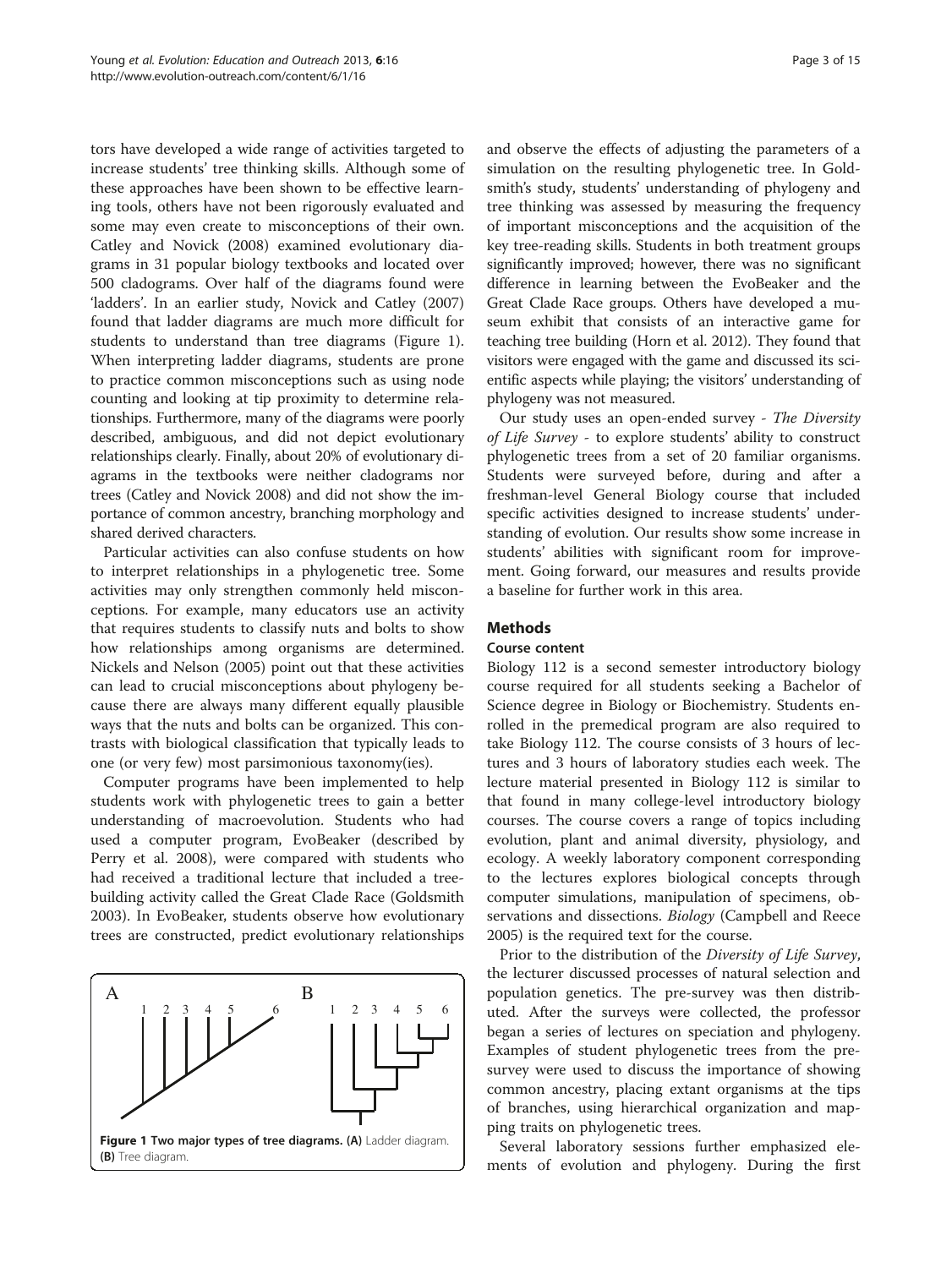laboratory session of the semester, students visited the Harvard Museum of Natural History in Cambridge, MA. The laboratory activities included finding answers to specific questions regarding classification, convergent evolution, skeletal morphology, analogous structures and relationships between different marine mammals. The subsequent *Skulls and Evolution* laboratory session required students to examine different types of mammalian skulls and correlate this with their evolutionary relationships. This laboratory session is similar to the one described by Nelson and Nickels ([2001\)](#page-13-0) and includes skulls from each mammalian order with a specific focus on hominids and marine mammals. In the Molecular Phylogeny laboratory session, students used a computer program to construct phylogenetic trees based on the amino acid sequence of cytochrome c. They then used this tool to answer a series of phylogenetic questions (for example, 'is a bat a bird or a mammal?'); for the laboratory report, they devised their own phylogenetic question and answered it by building and using an appropriate tree.

The last laboratory session of the semester, the Phylogenetic Collection Lab (White [2009](#page-14-0)), was the treatment laboratory activity in our study design. Our goal was to determine if this particular semester-long laboratory series, which involved in-depth exploration of phylogeny, significantly improved students' abilities to use phylogenetic trees to classify organisms. Over the course of the semester, students had collected physical specimens of organisms from 16 different phyla of their choosing. They brought these in to the Phylogenetic Collection Lab session to compare and contrast organisms from the same and different phyla. The class then generated a massive phylogenetic tree indicating the kingdom, phylum, class, order, family, genus and species of the organisms they had collected. This exercise showed students the diversity of organisms found in the natural world as well as ways to map the relationships between organisms using phylogenetic trees. This laboratory session also forced students to research many phyla and discover what characteristics are unique to those phyla as well as the types of species found in each phylum.

These studies were approved by the Institutional Review Board of the University of Massachusetts, Boston in accordance with the University's policies governing research on human subjects.

### Diversity of life survey

The Diversity of Life Survey asked students 'to design a tree that will help orient visitors' in a hypothetical museum using the 20 organisms provided in the survey (Figure [2\)](#page-4-0). Further directions stated, 'your tree should include all the groups of organisms listed below and communicate the ways they are evolutionarily related to one another. On the next page, draw a tree diagram to show the relationships between these organisms.' The names

and pictures of 20 organisms were provided on the survey followed by a blank sheet of paper for students to draw their phylogenetic trees. The organisms were beetles, bats, whales, squirrels, snails, humans, butterflies, lizards, birds, horseshoe crabs, crocodiles, millipedes, sharks, rats, leeches, sea stars, fishes, jellyfish, spiders and turtles. These particular organisms were chosen because they are familiar to most students, represent a range of taxa, and have differing levels of relatedness. The last section of the survey asked the students three open-ended questions: how they organized the tree; how they determined relatedness between organisms; and how they represented similarities and differences in their tree representation.

#### Survey administration

The pre-survey was distributed to all students on the sixth day of class. Students were told to return the survey within three days for class credit. The instructor made it very clear that class credit would be awarded regardless of the quality of answers. It was also strongly emphasized that students should not refer to any outside resources when completing the survey. The post-survey, which was identical to the pre-survey, was administered at two different time points. In both cases, students completed the post-survey entirely during a laboratory session. Half of the students took the post-survey before starting the *Phylogenetic Collection Lab* (No Lab group). The other half of students completed the post-survey directly after the Phylogenetic Collection Lab (Lab group). This allowed us to separate the effect of the Phylogenetic Collection Lab from the other parts of the course. A significant difference between the pre- and post-surveys indicates a probable effect of the course as a whole, with  $(Lab \text{ group})$  or without  $(No \text{ Lab group})$ the Phylogenetic Collection Lab. Because this design does not include a no-treatment control, it is important to note that differences between the pre- and post-surveys could also be due to events outside of the class and even to students' increasing familiarity with the survey itself. Finally, as long as the scores on the pre-surveys in both the *Lab* and *No Lab* groups do not differ significantly, a significant difference between the post-surveys of the two groups indicates an incremental effect of the Phylogenetic Collection Lab in addition to the preceding lectures and laboratory sessions.

Students who did not complete both a pre-survey and a post-survey were excluded from the analysis. There were 222 students enrolled in Biology 112. Of those students, 160 (72.1%) completed both the pre- and postsurvey; the other 62 students failed to complete either or both of the surveys. All surveys were randomized and numbered for analysis.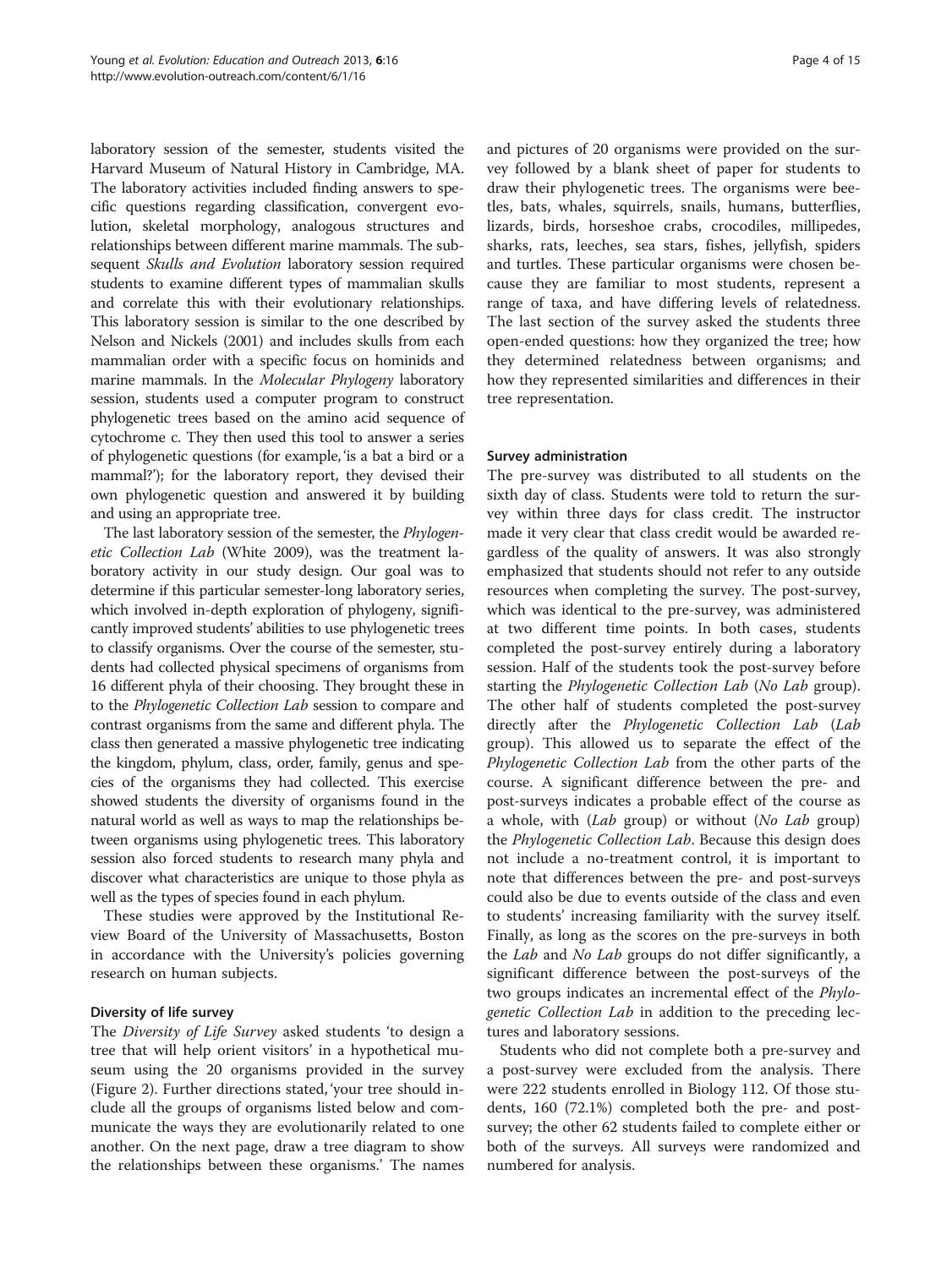<span id="page-4-0"></span>This survey is designed to see how well you understand the diversity of living organisms. There is no right or wrong answer; you will receive full credit for whatever you write. We are most interested in **your** understanding of these important biological issues. Please do not consult any outside sources (textbook, www, other people, etc,) when completing this survey!! Organizing Diversity Exercise Assume that you are working for a natural history museum like the Harvard Museum of Natural History, only smaller. Your museum has specimens of the following 20 groups of organisms in its collection. Your task is to design a tree that will help orient visitors to the collection Your tree should include all the groups of organisms listed below and communicate the ways they are evolutionarily related to one another. On the next page, draw a tree diagram to show the relationships between these organisms. You should use the numbers or the organism names to identify each group in your tree. Please include additional text and graphics that you think will help visitors understand how you have organized these groups of organisms. There is no right or wrong answer to this task, but it is important that you are able to explain the logic behind your approach.  $\mathcal{D}$  $\overline{5}$  $\ell$ beetles bats whales squirrels snails  $\mathbf{Q}$ 10 6  $\overline{7}$ 8 butterflies birds humans lizards horseshoe crabs  $11$ 12  $14$ 13 15 كالمنتقلة crocodiles millipedes sharks rats leeches 16 17 18 19 20 ে sea stars fishes jellyfish turtles spiders Figure 2 Diversity of Life Survey.

A rubric was designed to identify structural components of the tree, classification of the organisms, classification misconceptions and rationale for organization. Two independent scorers used the rubric to measure students' abilities to create phylogenetic trees; both scorers scored all surveys. Surveys were numbered and assessed blindly; the scorers did not know whose survey they were scoring or whether they were evaluating a pre- or post-survey. The overall agreement for all categories was 90.3% between the two independent scorers. Because agreement was high, survey scores were combined by choosing an individual student's pre- and postsurvey scores randomly from either scorer.

The structure of each student's tree was evaluated based on the presence of five features essential to a proper phylogenetic tree. Figure [3](#page-6-0) shows five typical trees illustrating these features. Some of these parallel the categories described by Halverson ([2011\)](#page-13-0); these similarities are noted below.

1. All organisms connected: Because all life descended from a single common ancestor, a correct tree should show connections between all organisms. Student trees were scored as having all organisms

connected (Figure [3A](#page-6-0),C,D) or not (Figure [3](#page-6-0)B,E). Those that did not were typically organized into several separate groups, sometimes with humans separate from the other animals.

- 2. Extant species at the ends of branches: Because all organisms in the survey are currently living, they should only be placed at the ends of branches. Student trees were scored as having this property only if all organisms were at the ends of branches (Figure [3A](#page-6-0),C); trees with any extant species on internal nodes were scored as lacking this feature (Figure [3B](#page-6-0),D); surveys lacking this feature would be scored by Halverson ([2011\)](#page-13-0) as having 'taxa along branches'.
- 3. Single common ancestor: As in (1), student trees should indicate the common ancestor of all living things. Students could indicate this in one of two ways: the tree could have branched out from a single root or the student could have written the phrase 'common ancestor' on the originating branch. Trees showing at least one of these features were scored as having a single common ancestor (Figure [3A](#page-6-0),C); trees without an obvious indication of a common ancestor or those that used one of the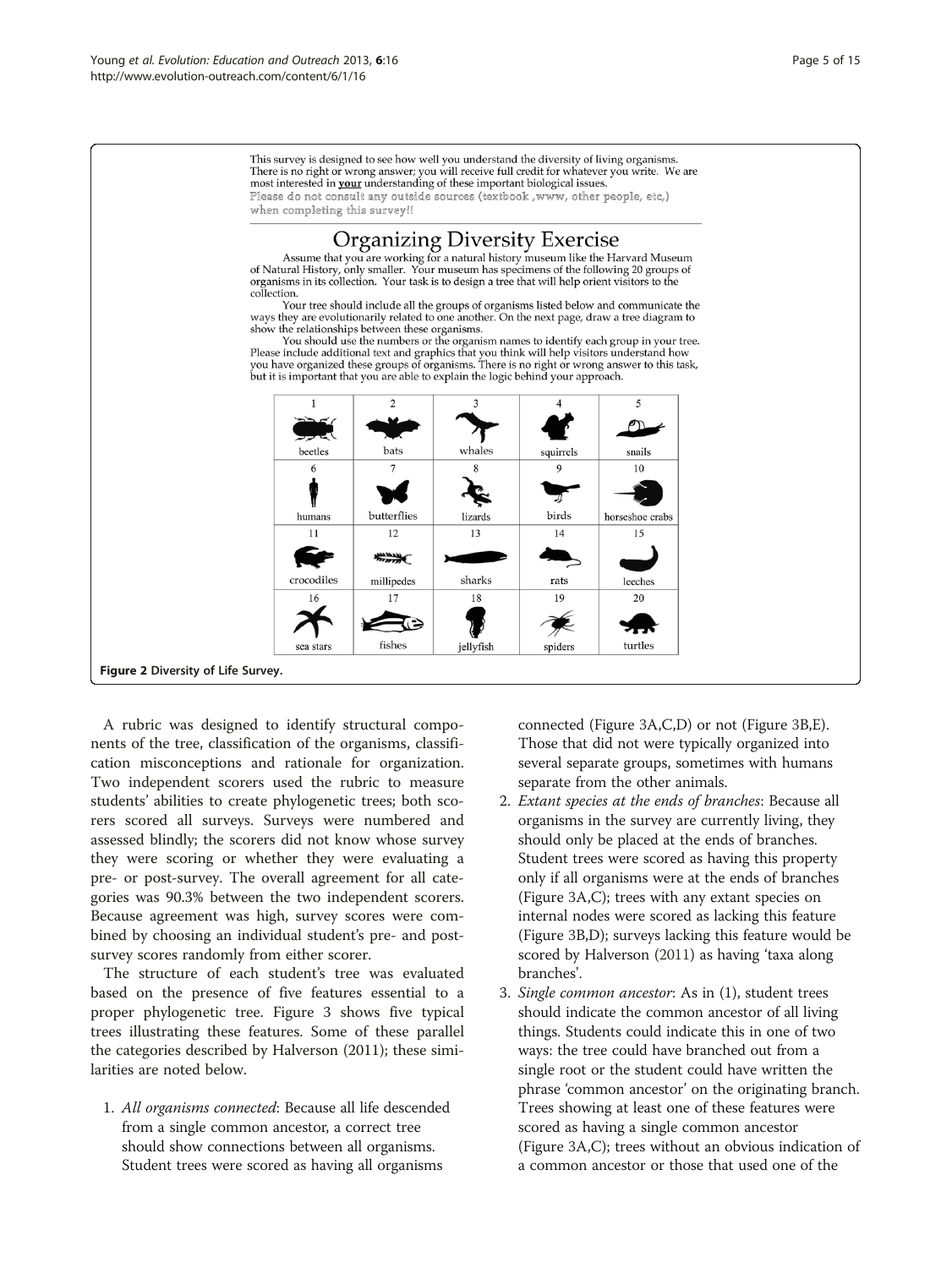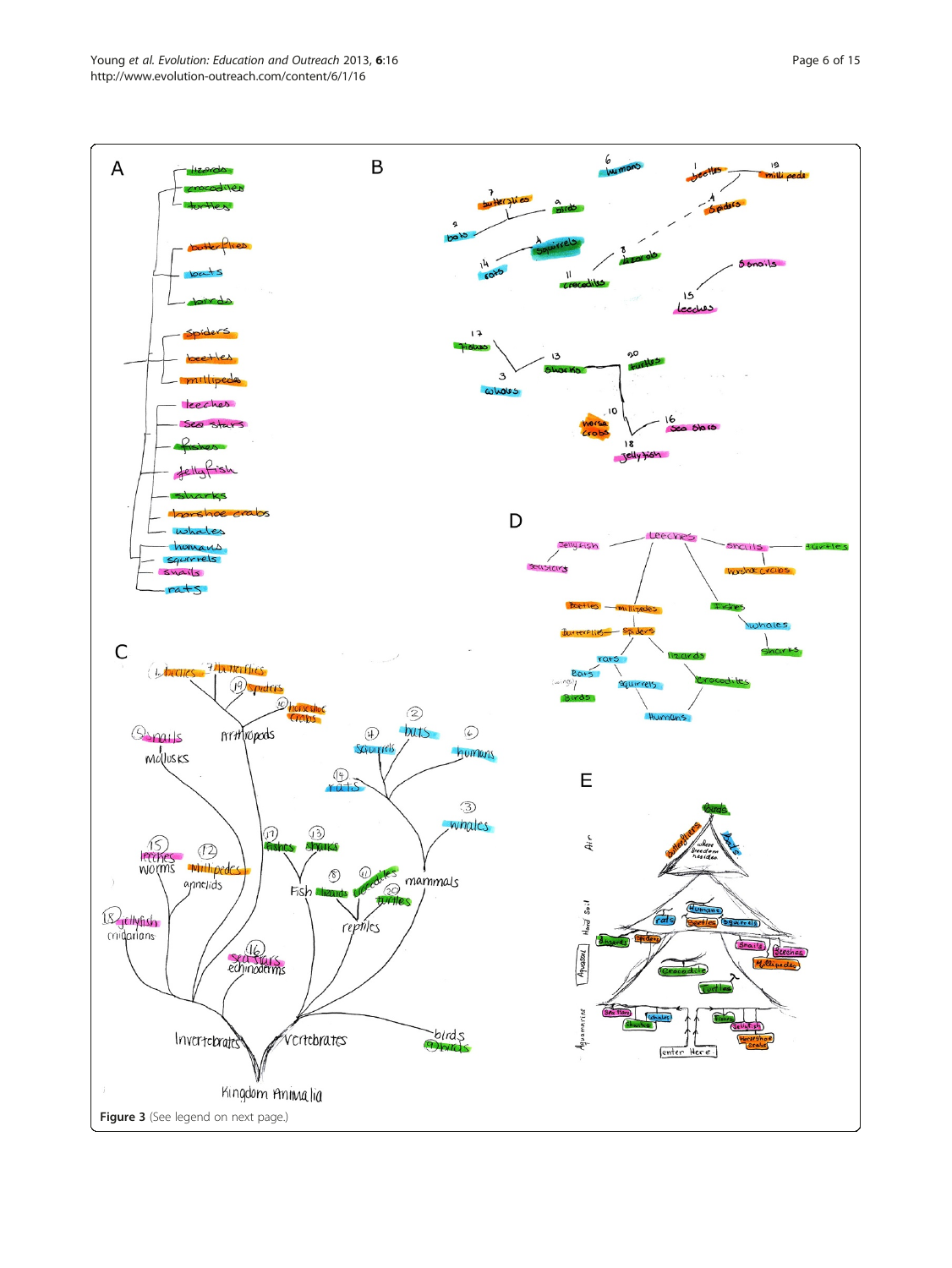#### <span id="page-6-0"></span>(See figure on previous page.)

Figure 3 Sample student trees. The students' work is shown in black and white. The individual animals in completed surveys were highlighted by the investigators to facilitate scoring as follows: vertebrates are blue (mammals) and green (non-mammal vertebrates); invertebrates are yellow (arthropods) and pink (non-arthropod invertebrates). Individual surveys are discussed in the text. Each of the drawings in this figure exemplifies several important features from our rubric. Key features are highlighted below; see text for details. (A) This drawing shows a branching structure and a single level of hierarchy; it also shows a single common ancestor. (B) This drawing is not a single tree and extant taxa are sometimes at internal nodes; furthermore, it appears to show hybridization among groups. (C) This is a correctly structured tree. (D) This drawing includes a loop or network where there are multiple paths from one organism to another. (E) This drawing has essentially none of the important features of a phylogenetic tree.

survey organisms as the common ancestor were scored as lacking this feature (Figure 3B,D,E).

- 4. Branching morphology: Students should be able to use branching morphology to clearly depict evolutionary relationships between organisms. Diagrams that included branches were scored as having this feature (Figure 3A,B,C). All other representations, such as lists without any branching lines or networks where branches were intertwined or where there were multiple paths from one node to another (Figure 3D, see especially spiders-lizards -crocodiles-humans-squirrels-rats-spiders; also E) were scored as lacking this feature (Novick and Hurley [2001\)](#page-13-0). In Halverson [\(2011\)](#page-13-0), trees in these four categories (phylogenetic diagram, segregated organisms, simple progressive tree, and taxa along branches) would be considered to have this feature; the other six (flow chart, dichotomous key, ecological web, pictures, lists and none) would not.
- 5. Hierarchy: Students should recognize that there are levels of similarity and divergence in organisms, organizing their tree to reflect this hierarchy. In a tree diagram, hierarchical relationships are represented by nodes where one line enters and multiple lines leave (Novick and Catley [2007](#page-13-0)). Student trees were scored for hierarchy on a threelevel scale  $(0 = no$  hierarchy;  $1 = one-level$ hierarchy; 2 = two or more-level hierarchy). Student trees that indicated that all organisms were equally related were scored as not showing any hierarchical relationships (Figure 3B,D,E). Surveys where organisms were organized into groups were scored as having one level of hierarchy (Figure 3A). Diagrams including two or more levels of hierarchy - groups within groups - were scored as having two or more levels of hierarchy (Figure 3C). Hierarchy level 0 roughly corresponds to Halverson ([2011\)](#page-13-0)'s 'single progressive tree' category.

Total structure score: These five structural elements were combined to give an overall structure score. This score was computed by adding one point for each of the first four elements to the hierarchy score. Thus, the structure score ranged from 0 (no proper structural

elements) to 6 (all elements and two or more hierarchical levels).

#### Classification of organisms

In addition to having the proper structural elements, a correct tree must also indicate the correct phylogenetic relationships among the organisms present. We therefore developed a second rubric to identify the degree to which students correctly classified the 20 organisms in the survey. This process occurred at two levels of resolution. First, trees were scored based on how well the diagram communicated the separation between the invertebrate organisms and the vertebrate organisms. The second step assessed how well the tree communicated a key distinction within each of the higher-level groups.

A completely correct tree would clearly communicate the separation between the nine invertebrates and ten vertebrates in the survey; each misplaced organism indicates that the student does not know the group to which that organism belongs and/or does not know how to communicate this using a tree. The wide variety of student answers made it challenging to develop a consistent scheme for this evaluation. Most responses could be categorized as a tree, a list or a network. For trees, a dividing line, or 'best split', was inserted on the phylogenetic tree in a position to segregate the greatest number of invertebrates from the greatest number of vertebrates. If a student wrote out lists of organisms instead of drawing a tree, then the list with the maximum number of invertebrates was used for the invertebrate count and the list with the maximum number of vertebrates was used for the vertebrate count. If there was a single list of organisms, then a division between invertebrates and vertebrates could not be determined. If the student drew a network, a distinction could not be made between invertebrates and vertebrates because there are multiple pathways connecting organisms and the survey was not included in this part of the analysis (Figure 3A,B,D,E).

If the division between invertebrates and vertebrates could be established on a survey, we proceeded to look within these groups. Within the invertebrate group, as determined by the invertebrate/vertebrate split previously described, a division between arthropods and non-arthropod invertebrates was created. Distinguishing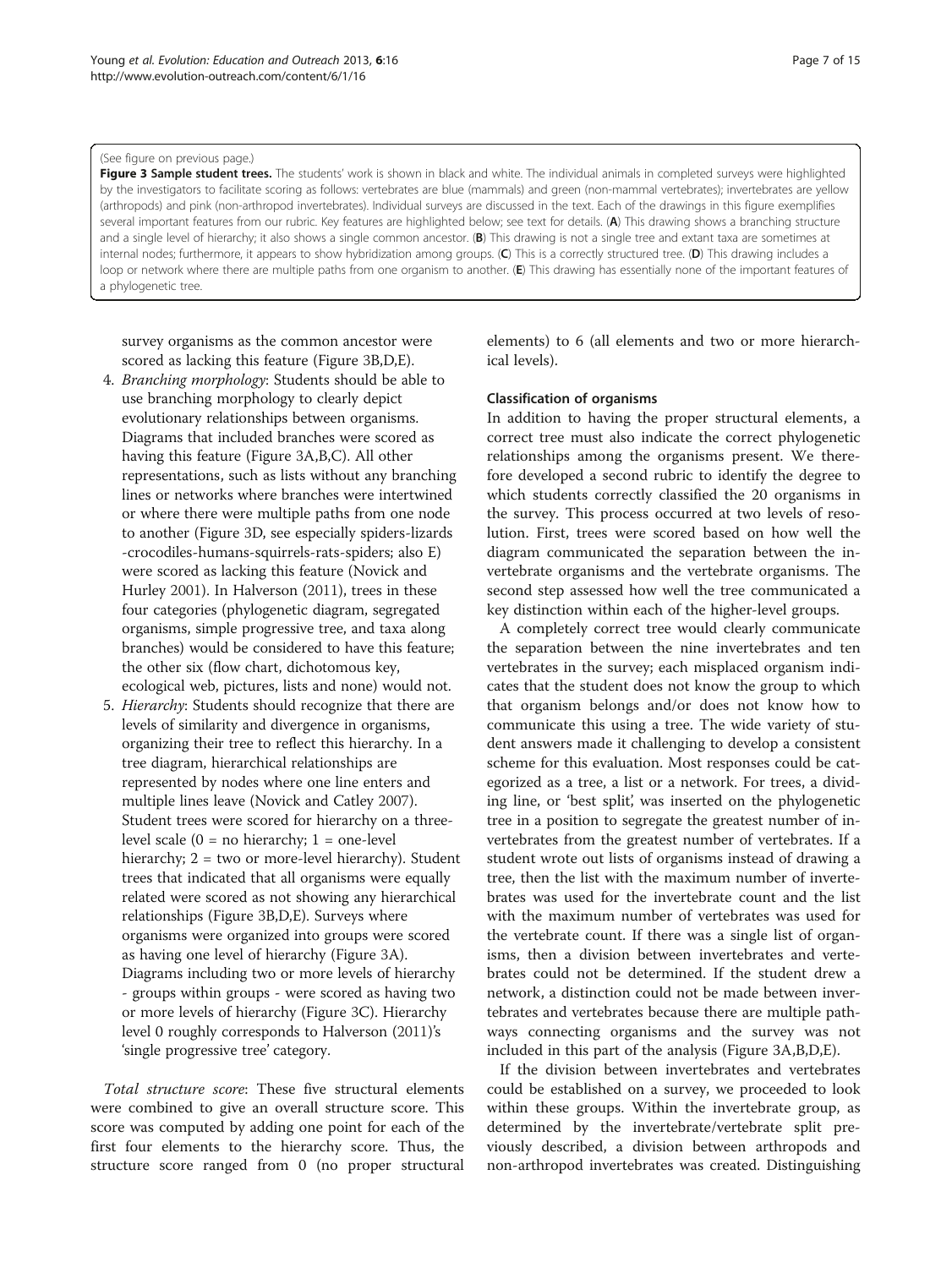between these two groups within the student's phylogenetic tree used the same procedure for distinguishing between the invertebrates and vertebrates. A completely correct split would indicate five arthropods on one side of the division and four non-arthropod invertebrates on the other side; this would have an error score of 0. A completely random grouping would yield an error score of 4. A similar procedure was used for the division between the five mammals and the six non-mammal vertebrates in the survey; the maximum error here would be 5. The overall error score was the sum of these two values; thus, the total error score cannot exceed 9.

The tree shown in Figure [3C](#page-6-0) is the only tree in the figure that can be scored using this part of the rubric. It would be scored as follows. First, the best vertebrate/invertebrate split would be placed on the line next to the word 'invertebrates'. This would yield two smaller trees, one on the left with all nine invertebrates and one on the right with all 11 vertebrates - a completely correct division. Next, within the invertebrates, the best split corresponds to breaking the invertebrate sub-tree along the line that leads to 'arthropods'. This leaves four of five arthropods on one side and four of four non-arthropod invertebrates on the other side - this yields an invertebrate error score of 1 (millipedes are placed incorrectly in non-arthropod invertebrates). The vertebrates are clearly split into mammals and non-mammals by breaking the line to mammals for a mammal/non-mammal vertebrate error score of 0. Thus, the overall error score for this tree is 1.

## Classification misconceptions

In addition to determining the number of classification mistakes in a given tree, we also explored certain common specific classification errors that correspond to common misconceptions. Many students hold the conception that common physical characteristics are evidence of evolutionary relationships (Lopez et al. [1997](#page-13-0), Coley et al. [1999](#page-13-0), Halverson et al. [2011\)](#page-13-0). If used appropriately, morphological characters can reveal evolutionary relationships but the students assessed did not often make the crucial distinction between homologous structures indicating common ancestry and analogous structures indicating convergent evolution. Students also often assumed that organisms living in the same environment or habitat were closely related (Lopez et al. [1997](#page-13-0), Coley et al. [1999](#page-13-0), Halverson et al. [2011](#page-13-0)). Based on these prevailing misconceptions, we looked for the following misplacements on students' trees: locating whales on the same terminal branch as fishes or sharks (Figure [3](#page-6-0)A,B,D,E), bats with birds (Figure [3A](#page-6-0),B,D,E), bats with butterflies (Figure [3](#page-6-0)A,B,E), or birds with butterflies (Figure [3](#page-6-0)A,B,E).

## Rationale for organization

The survey also contained three short answer questions that explored the students' rationale when constructing their trees. The questions asked how they organized the tree, how they determined relatedness, and how they depicted similarities and differences in their tree representation. Student responses were examined for key words referring to morphology, habitat, taxonomy and diet expressed in a reasonable context. For example, if a student wrote, 'I put the whales and the sharks together because they both live in the ocean and have a large tail used for locomotion', that answer would be scored as including both morphology (tail) and habitat (ocean).

## Statistical procedures

Our analyses were conducted using PASW 18.0 and Excel 2004 (version 11.5.8) with particular tests chosen based on the nature of the data involved. Scores for correct structural components of a phylogenetic tree and common classification misconceptions were measured on a present/absent scale. For all such binary data, the differences between the *No Lab* and *Lab* groups were analyzed using a chi-square test; within-group repeated measure comparisons were completed using a McNemar change test. Scores indicating the levels of hierarchy present in the surveys were measured on a 0 to 2 scale. Comparisons between the scores of the No Lab and Lab groups for hierarchy levels were calculated using a  $2 \times 3$ chi-square test; within-group comparisons were completed using a related-samples sign test. The total structure score was measured on a 0 to 6 scale; the number of classification mistakes was measured on a 0 to 9 scale. A Wilcoxon-Mann–Whitney U test was used to compare these scores between the No Lab and Lab groups; withingroup comparisons were calculated using a Wilcoxon signed-rank test.

## Results

Our survey was administered using a design that separated the effects of lectures and time from the effect of the Phylogenetic Collection Lab on students' ability to build phylogenetic trees. The pre-survey and post-survey were completed by 160 students. Of those students, 78 took the post-survey after the Phylogenetic Collection Lab (the 'Lab' group) and 82 took the survey before the Phylogenetic Collection Lab (the 'No Lab' group). By comparing the pre- and post-surveys of the Lab and No Lab groups, we could measure the combined effect of time, the course as a whole, and students' experience with the survey. By comparing the post-survey scores for the *Lab* and *No Lab* groups, we could determine the incremental effect of the laboratory exercise on students' abilities to construct phylogenetic trees. These data are summarized in Table [1](#page-8-0).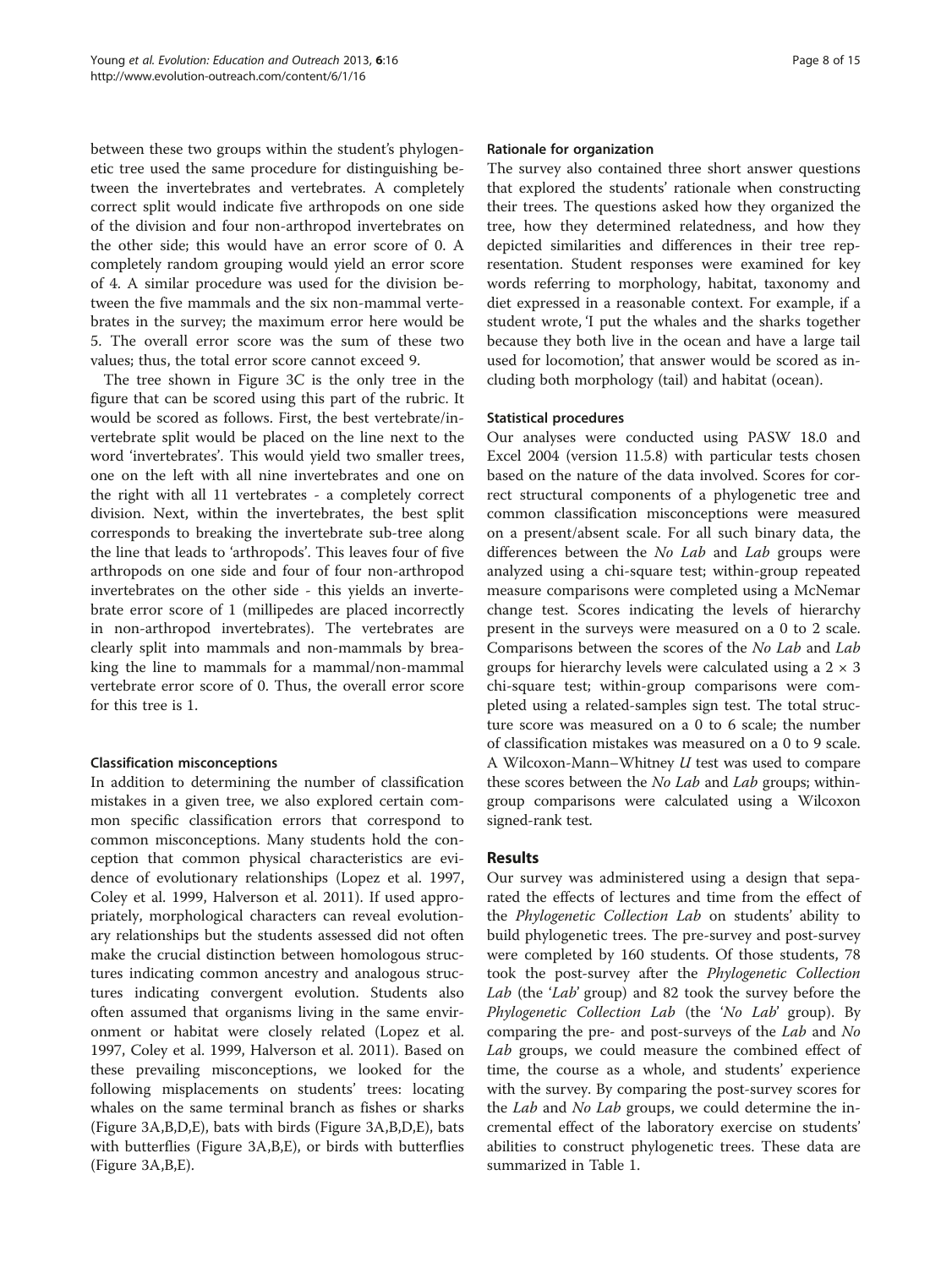#### <span id="page-8-0"></span>Table 1 Summary of results

| I: Structure                   |                            |          |                          |                       |                             |         |                            |                          |                           |         |                  |  |
|--------------------------------|----------------------------|----------|--------------------------|-----------------------|-----------------------------|---------|----------------------------|--------------------------|---------------------------|---------|------------------|--|
|                                | a) All organisms connected |          |                          |                       | b) All at ends of branches  |         |                            |                          | c) Single common ancestor |         |                  |  |
|                                | Pre                        | Post     | $\boldsymbol{P}$         |                       | Pre                         | Post    | $\boldsymbol{P}$           |                          | Pre                       | Post    | $\boldsymbol{P}$ |  |
| No Lab                         | 0.71                       | 0.87     | < 0.001                  | No Lab                | 0.30                        | 0.78    | < 0.001                    | No Lab                   | 0.35                      | 0.58    | 0.001            |  |
| Lab                            | 0.69                       | 0.91     | 0.001                    | Lab                   | 0.31                        | 0.82    | < 0.001                    | Lab                      | 0.20                      | 0.55    | < 0.001          |  |
| P                              | $\sim$                     | 0.46     |                          | P                     | $\mathcal{L}_{\mathcal{A}}$ | 0.85    |                            | $\boldsymbol{P}$         |                           | 0.22    |                  |  |
| d) Branching form              |                            |          |                          | e) Level of hierarchy |                             |         |                            | f) Total structure score |                           |         |                  |  |
|                                | Pre                        | Post     | P                        |                       | Pre                         | Post    | P                          |                          | Pre                       | Post    | $\boldsymbol{P}$ |  |
| No Lab                         | 0.68                       | 0.95     | < 0.001                  | No Lab                | 1.50                        | 1.66    | 0.082                      | No Lab                   | 3.6                       | $4.8\,$ | < 0.001          |  |
| Lab                            | 0.70                       | 0.95     | < 0.001                  | Lab                   | 1.51                        | 1.65    | 0.13                       | Lab                      | 3.4                       | 4.9     | < 0.001          |  |
| $\overline{P}$                 |                            | 0.87     |                          | P                     | $\sim$                      | 0.26    |                            | $\overline{P}$           | $\overline{\phantom{a}}$  | 0.51    |                  |  |
| II: Classification mistakes    |                            |          |                          |                       |                             |         |                            |                          |                           |         |                  |  |
| g) Total mistakes              |                            |          | h) Vertebrate sub-groups |                       |                             |         | i) Invertebrate sub-groups |                          |                           |         |                  |  |
|                                | Pre                        | Post     | $\,P$                    |                       | Pre                         | Post    | P                          |                          | Pre                       | Post    | P                |  |
| No Lab                         | 6.5                        | 6.5      | 0.77                     | No Lab                | 3.7                         | 3.5     | 0.33                       | No Lab                   | 2.8                       | 3.0     | 0.44             |  |
| Lab                            | 6.4                        | 5.5      | 0.10                     | Lab                   | 3.5                         | $2.8\,$ | 0.05                       | Lab                      | 2.9                       | 2.7     | 0.56             |  |
| $\overline{P}$                 | $\overline{\phantom{a}}$   | 0.25     |                          | P                     |                             | 0.54    |                            | $\overline{P}$           |                           | 0.42    |                  |  |
| III: Specific misconceptions   |                            |          |                          |                       |                             |         |                            |                          |                           |         |                  |  |
| j) Whale-shark-fish            |                            |          |                          | k) Bat-bird           |                             |         |                            | I) Bat-butterfly         |                           |         |                  |  |
|                                | Pre                        | Post     | $\,P$                    |                       | Pre                         | Post    | P                          |                          | Pre                       | Post    | $\boldsymbol{P}$ |  |
| No Lab                         | 0.60                       | 0.49     | 0.12                     | No Lab                | 0.55                        | 0.45    | 0.23                       | No Lab                   | 0.34                      | 0.12    | < 0.001          |  |
| Lab                            | 0.64                       | 0.40     | < 0.001                  | Lab                   | 0.58                        | 0.38    | 0.015                      | Lab                      | 0.27                      | 0.13    | 0.037            |  |
| $\,P$                          |                            | 0.36     |                          | $\overline{P}$        |                             | 0.47    |                            | $\overline{P}$           |                           | 0.70    |                  |  |
| m) Butterfly-bird              |                            |          |                          |                       |                             |         |                            |                          |                           |         |                  |  |
|                                | Pre                        | Post     | P                        |                       |                             |         |                            |                          |                           |         |                  |  |
| No Lab                         | 0.30                       | 0.15     | 0.012                    |                       |                             |         |                            |                          |                           |         |                  |  |
| Lab                            | 0.31                       | 0.13     | 0.006                    |                       |                             |         |                            |                          |                           |         |                  |  |
| $\overline{P}$                 | $\overline{\phantom{a}}$   | 0.86     |                          |                       |                             |         |                            |                          |                           |         |                  |  |
| IV: Rationale for organization |                            |          |                          |                       |                             |         |                            |                          |                           |         |                  |  |
| n) Diet                        |                            |          |                          | o) Habitat            |                             |         |                            | p) Taxonomy              |                           |         |                  |  |
|                                | Pre                        | Post     | $\boldsymbol{P}$         |                       | Pre                         | Post    | $\,P$                      |                          | Pre                       | Post    | $\boldsymbol{P}$ |  |
| No Lab                         | 0.05                       | 0.06     | 1.00                     | No Lab                | 0.46                        | 0.52    | 0.92                       | No Lab                   | 0.54                      | 0.68    | 0.089            |  |
| Lab                            | 0.08                       | 0.03     | 0.44                     | Lab                   | 0.59                        | 0.47    | 0.22                       | Lab                      | 0.58                      | 0.74    | 0.042            |  |
| $\,P$                          |                            | 0.109    |                          | P                     |                             | 0.068   |                            | P                        |                           | 0.99    |                  |  |
| q) Morphology                  |                            |          |                          |                       |                             |         |                            |                          |                           |         |                  |  |
|                                | Pre                        | Post     | P                        |                       |                             |         |                            |                          |                           |         |                  |  |
| No Lab                         | 0.79                       | 0.65     | 0.089                    |                       |                             |         |                            |                          |                           |         |                  |  |
| Lab                            | 0.85                       | 0.62     | 0.007                    |                       |                             |         |                            |                          |                           |         |                  |  |
| P                              | $\sim$ 100 $\mu$           | $0.88\,$ |                          |                       |                             |         |                            |                          |                           |         |                  |  |

Each smaller table compares the four samples described in Figure [2](#page-4-0). Numbers less than one are fractions of total number of students; those greater than one are levels or total scores. P-values at the ends of rows reflect pre-post comparisons; those below columns reflect comparisons of Lab and No Lab groups.

We individually examined each structural component of a proper phylogenetic tree to determine if students improved their ability to create correctly structured trees as a result of the Phylogenetic Collection Lab. Overall, there were no significant differences between the postsurveys of the Lab and No Lab groups; this shows no significant incremental effect of the Phylogenetic Collection Lab. However, several of the structural features did show significant pre- to post-survey changes in both the Lab and No Lab groups; this shows a significant effect of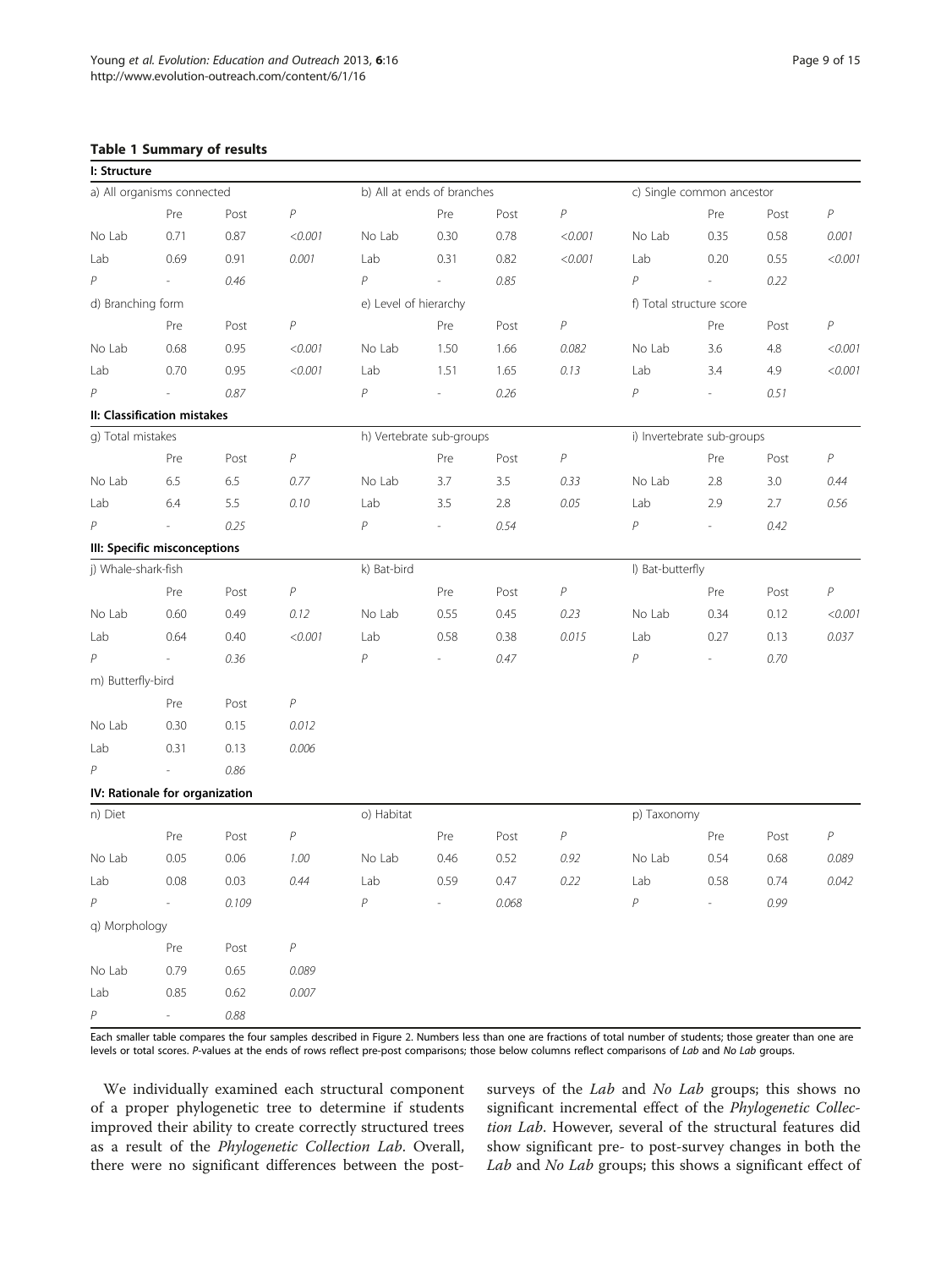time, the course as a whole, and students' experience with the survey.

The total structure score (Table [1](#page-8-0)f) showed a significant increase in both groups from around 3.5 to about 4.8 out of a maximum of 6. Most individual components of this score significantly improved in both groups. A large majority of student responses to the pre-survey included the elements all organisms connected (Table [1a](#page-8-0)) and branching form (Table [1d](#page-8-0)); by the post-survey, virtually all included these. By contrast, less than half of the pre-survey responses included all at ends of branches (Table [1b](#page-8-0)) or single common ancestor (Table [1](#page-8-0)c); on the post-survey, both had increased significantly with a substantial majority showing a single common ancestor and an even larger majority showing all at ends of branches. Finally, the average level of hierarchy (Table [1](#page-8-0)e) remained at approximately 1.5, showing no significant change in any comparison.

To measure the changes in students' abilities to properly use their trees to classify organisms in the survey, we measured the number of classification mistakes in the pre- and post-surveys. Overall, there were no significant changes in these measures; thus, neither the Phylogenetic Collection Lab nor the other parts of the course had any impact on student's abilities to properly classify the organisms. The average total mistakes (Table [1g](#page-8-0)) was between 5.5 and 6.5 out of a maximum of nine; this corresponded to 2.8 to 3.5 out of five maximum possible mistakes in classifying vertebrate sub-groups (Table [1](#page-8-0)h) and 2.7 to 3.0 out of a maximum of four mistakes in classifying invertebrate sub-groups (Table [1i](#page-8-0)). Only a very small number of students - between two and seven, depending on the group - constructed trees with no classification errors at all; none of these differences are significant (data not shown).

To measure any changes in four specific classification misconceptions, we examined each student's survey for close proximity of any of the following: whales with sharks and fishes, bats with birds, bats with butterflies, and birds with butterflies. Analysis of these data gave mixed results with some misconceptions showing a significant decrease in one group or the other - indicating an effect of the course in one or both groups - although there were no significant differences between the postsurveys of the *Lab* and *No Lab* groups - indicating that there was no incremental effect of the Phylogenetic Collection Lab. On the pre-surveys, about 33% of the students mistakenly grouped bat-butterfly (Table [1](#page-8-0)l) and butterfly-bird (Table [1](#page-8-0)m); in both Lab and No Lab groups, this dropped in the post-survey to roughly 13%. By contrast, the most common misconceptions, whale-shark-fish (Table [1](#page-8-0)j) and *bat-bird* (Table 1k) were present in more than half of the pre-surveys; this dropped slightly but significantly in the Lab group only.

To determine if a significant number of students changed their rationale for classification, we analyzed students' responses to the three short answer survey questions. Because we pooled each student's responses to the three questions, the total response percentage can be higher than 100%. There were few significant changes in the rationales used by the students indicating little or no effect of the curriculum on the students' rationale. On the pre-surveys, the most common rationales were morphology (Table [1](#page-8-0)q) followed by taxonomy (Table 1p) and habitat (Table [1o](#page-8-0)); diet (Table [1n](#page-8-0)) was used by only about 5% of the students. Students in the Lab group showed a small and marginally significant increase in the use of *taxonomy* and a small but significant decrease in their use of morphology. These suggest that the combination of lectures and laboratory exercises had a small but significant effect on these categories of students' rationales.

## **Discussion**

Many of the activities in Biology 112, and especially the Phylogenetic Collection Lab, were designed to familiarize students with the diversity and classification of living things, the relationships among organisms, and how to diagram those relationships using phylogenetic trees. We hypothesized that students taking the post-survey after the Phylogenetic Collection Lab would perform better on the Diversity of Life Survey than students taking the post-survey before the Lab. After scoring all of the surveys, we found no effect of the Phylogenetic Collection Lab on student responses. Specifically, the structure and classification of students' trees did not improve as a result of this laboratory session. Additionally, students did not show significantly fewer misconceptions or change their rationale as a result of the session.

Students' performance on the survey in both the No Lab and Lab groups did, however, improve over the course of the semester by incorporating accurate structural features of a tree and showing fewer misconceptions. However, these findings need to be interpreted with caution. As there was no non-intervention control for the *No Lab* group, it is not appropriate to assume that students improved solely as a result of the lecture and other laboratory exercises. It is important to bear in mind that students often score higher on the postsurvey because they are seeing it for a second time and are consequently more familiar with it. As a result, we must be careful to attribute students' improvement over the semester to the combined effects of time, lectures and experience with the survey.

### Structural features of a phylogenetic tree

Most of the prior research on phylogenetic trees showcases the difficulties students face when reading trees.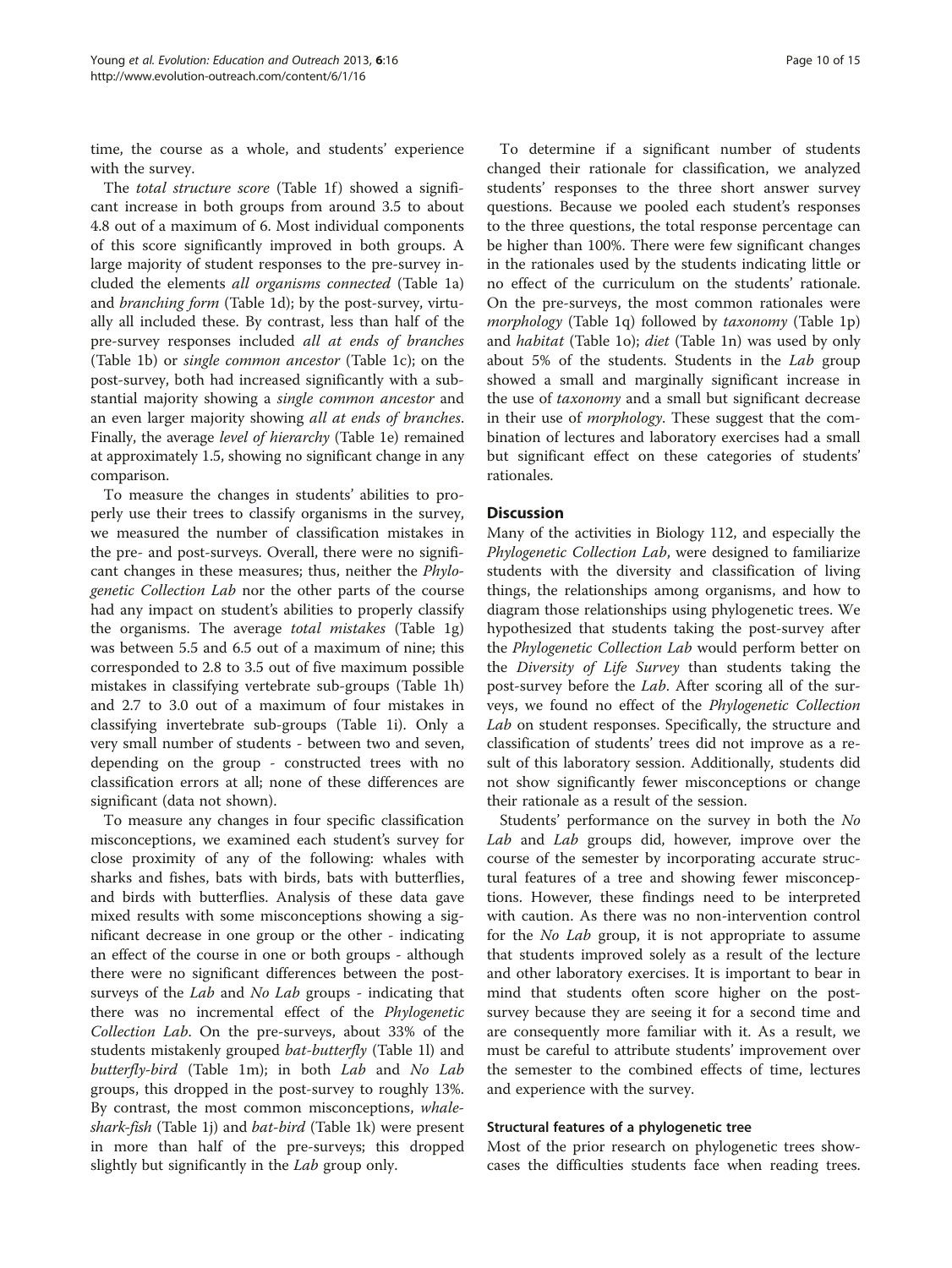Halverson [\(2011\)](#page-13-0) explored undergraduate students' abilities to build trees and found improvements in some structural features following a semester-long upperdivision plant systematics course. Our research builds on this and has identified specific challenges students have when building phylogenetic trees and will help educators understand which structural characteristics of a tree are easily adopted and which are more difficult for students to incorporate.

Students in the No Lab and Lab groups incorporated more structural features of a phylogenetic tree in their post-survey responses than in their pre-survey responses. Specifically, we observed significant improvement over the semester in students drawing a tree with all organisms connected, placing extant species at the tips of branches, including a single common ancestor and using branching morphology. Thus, the total structure score also showed significant improvement over the semester. Almost all the students (95%) used branching morphology in their post-surveys and about 90% of students connected all organisms in one cohesive tree. About 80% of students placed extant species at the tips of branches and around 55% showed evidence of a single common ancestor in the post-survey. These findings are similar to Halverson's [\(2011\)](#page-13-0), where 49% of students showed branching form in the pre-survey and 70% showed this in the post-survey. Interestingly, only 7% of the participants in Halverson's study Halverson et al. ([2011](#page-13-0)) included extant taxa on internal nodes; this decreased to 0% on the post-survey. Our students also showed a significant decrease but with overall higher frequency (70% pre and 20% post); differences between the two results may be due to the different education levels of the students involved.

In our study, students were introduced to phylogenetic trees at the beginning of the semester and worked with trees during many of the laboratory sessions throughout the semester. Each time, the teaching assistants encouraged students to use appropriate structural components. This may explain why students in both groups showed improvement on including all organisms in one tree, placing extant species at the tips of branches and using branching morphology.

Just over half of the students showed a single common ancestor in their phylogenetic tree, indicating significant room for improvement. This may be explained in part by our standard of measurement. The two independent scorers were very conservative when reviewing students' trees for common ancestors and, therefore, may have missed more subtle expressions of this idea. Interviews would have been helpful to clarify this issue. Another reason for the absence of a common ancestor in students' trees may be a lack of understanding or belief that all organisms originated from a single common ancestor.

Other studies have found that freshman undergraduate biology students' understanding of common ancestry does not often include a common ancestor for all organisms (White and Yamamoto [2012\)](#page-14-0).

The only structural component where we observed no improvement was in the levels of hierarchy students used in their trees. We measured three levels of hierarchy (0, 1 or 2) and the average level of hierarchy in the pre-survey was fairly high for both groups (over 1.5 levels); therefore, there was not much room for improvement. Also, the independent scorers counted the levels of hierarchy in each student's phylogenetic tree; they did not record if those levels of hierarchy were used appropriately. Although we are encouraged that students are using hierarchical features in their phylogenetic trees, further research is needed to determine if students are using it correctly.

## Correct classification of organisms

Despite significant emphasis on phylogeny and classification throughout the course, students' classification of organisms in the *No Lab* and *Lab* groups did not improve over the semester. Additionally, there was no significant effect of the *Phylogenetic Collection Lab* on this measure. In the post-survey, students made between five and seven total classification mistakes out of nine. On average, students made about three out of four mistakes when classifying the invertebrates and three to four out of five mistakes when classifying the vertebrates. The lack of improvement over the semester for both groups is surprising, especially for students in the Lab group who investigated the classification of organisms and used these relationships to infer phylogenetic relationships directly before taking the survey. This result suggests that even a well-designed course targeting this material is not sufficient for students to assimilate these concepts.

Urban students, like the ones at University of Massachusetts Boston, generally have fewer intimate experiences with the environment and have an inarticulate framework for classifying organisms. Because we provided images of the 20 organisms in the survey, some students may have organized unfamiliar organisms based solely on physical appearance. Researchers conducting similar classification studies provide only the name of an organism to avoid biasing the students (Lopez et al. [1997](#page-13-0), Atran [1999](#page-13-0)). We provided pictures to remind students of the type of organisms included in the analysis. A parallel study might be considered in the future to determine if students classify organisms differently in the Diversity of Life Survey when pictures are not provided.

Lopez et al. ([1997](#page-13-0)) found that Itzaj-Mayan people, with extensive ecological knowledge and experience with the environment, could correctly differentiate among smaller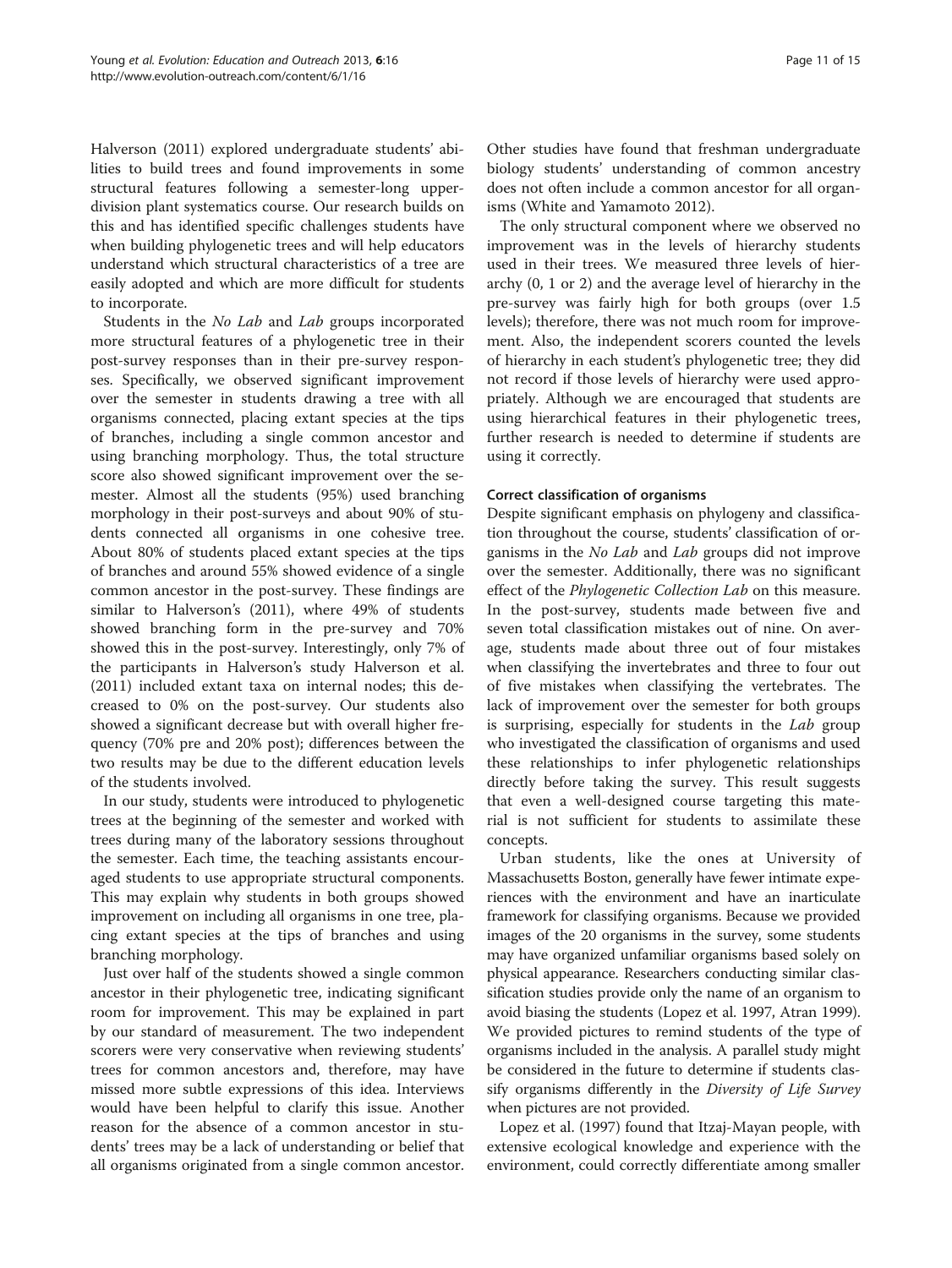mammals when American undergraduates could not. In the Diversity of Life Survey, three of the mammals and all of the invertebrates could be considered smaller organisms. According to Lopez et al. [\(1997](#page-13-0)), our students may have a more difficult time classifying these smaller organisms, which explains their poor overall performance on the survey. Our urban students do not have the same ecological knowledge and experience with the natural environment that enabled the Itzaj to organize smaller animals. This also suggests that the selection of organisms in the survey may influence students' abilities to classify living things using a phylogenetic tree.

## Classification misconceptions

The Phylogenetic Collection Lab did not have a significant impact on students' classification mistakes. The two most prevalent misconceptions were placing whales with sharks or fishes and placing birds with bats. This may be an indication that students are considering analogous structures when determining relatedness among organisms. Whales, sharks and fishes have similar anatomy that allow for survival in the marine habitat. These analogous structures result from convergent evolution, not common descent. Similarly, the wings of bats and birds are analogous structures. In this case, the development of four limbs in both bats and birds is a homologous character, but the actual wings have developed through convergent evolution. Students specifically examined the structure of bat and bird wings at the Harvard Museum of Natural History in the beginning of the semester. Although wings provide the ability to fly, the anatomy of bat and bird wings are quite different. It is this difference that students were asked to explain after visiting the museum. Apparently, this exercise was not sufficient to convince many students that the sole presence of wings is not always a useful character to use when constructing a phylogeny.

Students may have also considered habitat when showing these particular misconceptions in their trees. It is obvious that whales, sharks and fishes share the same marine environment. This naïve ecological reasoning is common in non-scientists but is not a scientifically accepted criterion for determining relatedness and classification among organisms. As discussed in the next section, a considerable number of students used the organisms' habitats to infer phylogenetic affinities. This rationale did not significantly decrease over the semester and may explain why a large number of students still place the whales with the sharks and fishes in the post-survey in both the No Lab and Lab groups.

A significant number of students in both groups reduced the frequency of placing bats with butterflies and birds with butterflies over the course of the semester. There are two plausible explanations for this. First, in the pre-survey, students possibly grouped the bats, birds and butterflies together due to the presence of wings and/or their ability to fly. Given that there was no improvement in the occurrence of the bats and birds together, students must have thought there was something unique about butterflies. Thus, students may have abandoned their previous rationale that the ability to fly or the sole presence of wings informs classification. Alternatively, students could have considered the size of the organisms in the post-survey and separated the butterfly for being much smaller than bats and birds.

### Rationale for organization

Ideally, in the absence of molecular data, students should use taxonomy and homologous structures to inform their classification decisions while building the phylogenetic tree. A less desirable rationale for organizing organisms would be habitat or diet. Although previous research indicated that American undergraduates use diet quite extensively when inferring relationships among animals (Lopez et al. [1997\)](#page-13-0), we did not observe this same result. The *No Lab* and *Lab* groups did not change their rationale from diet or habitat over the course of the semester. Less than 10% of students considered diet in their post-survey whereas roughly 50% of students still considered habitat. Neither of these rationales is appropriate for generating phylogenetic trees at this level of resolution. One explanation may be that the Phylogenetic Collection Lab might have inadvertently reinforced the students' use of habitat when creating trees. Prior to coming to the laboratory session, students had to find 16 physical representatives of different phyla. Information on geographic location and habitat were required for each representative. This may have communicated to students that geographic location and habitat are important for classification.

The use of morphology as a rationale to infer relationships among organisms has been observed in many studies (Lopez et al. [1997](#page-13-0), Coley et al. [1999](#page-13-0), Atran [1999](#page-13-0), Halverson et al. [2011](#page-13-0)). In our study, the use of morphology as a rationale for organizing the phylogenetic tree significantly decreased for both the No Lab and Lab groups over the semester. Just over 60% of students used morphology in the post-survey in both groups. There was no difference between the two groups; thus, there was no effect of the Phylogenetic Collection Lab. Using morphology is not necessarily negative if students are referring to homologous structures when creating their phylogenetic tree. However, because the students' answers tended to be very brief, we were not able to determine if they were using morphology correctly or not.

The use of taxonomy as a rationale increased over the semester for the *Lab* group. Almost 74% of students in this group considered taxonomic classification when organizing their phylogenetic tree. Students in the No Lab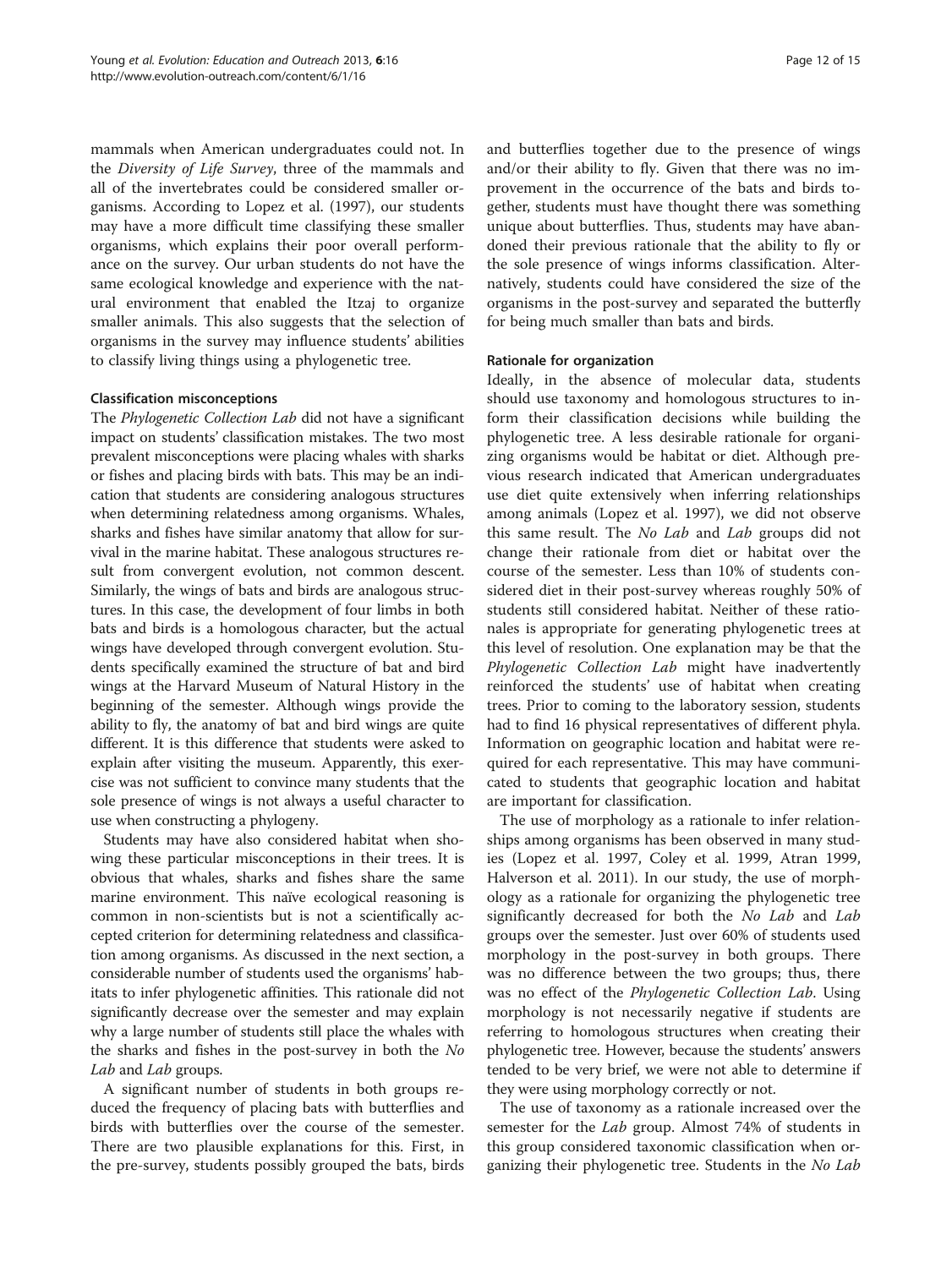group did not significantly improve over the semester. Less than 60% of students in the No Lab group used taxonomic language in the short answer responses. We found no effect of the Phylogenetic Collection Lab as measured by comparing the post surveys for both groups. It is likely that the discrepancy between the prepost comparison and the comparison of the two postsurveys is due to differences in the power of the two statistical tests used. As a result, these differences should be interpreted with caution. The use of taxonomic knowledge is the most scientifically reasonable rationale. The Phylogenetic Collection Lab directs students to scientifically accepted taxonomy when building the evolutionary tree, so use of this language was expected to increase in the *Lab* group. The fact that there is no difference between groups indicates that students might not understand taxonomic language or might not appreciate how taxonomy is determined and employed in biology.

## Conclusions

The use of phylogenetic trees should be a major focus in biology education. Students will not be able to understand evolutionary processes clearly until they are able to understand and construct phylogenetic trees (O'Hara [1997](#page-13-0), Baum et al. [2005,](#page-13-0) Baum and Offner [2008,](#page-13-0) Omland et al. [2008](#page-13-0), Perry et al. [2008](#page-13-0)). To fully understand phylogenetic trees, it is necessary to be able to construct them (Meir et al. [2007\)](#page-13-0).

This study has shown that a course that included many lectures and laboratory sessions targeting this material was insufficient to bring about the desired changes in students' understanding. Students have deeply rooted classification systems that they have used throughout their life. Urban students, in particular, may inform these classification frameworks with the knowledge they have gained through limited experiences with the natural environment. In order to understand and adopt scientifically accepted classification, students need to see the limitations in their conceptions (Posner et al. [1982](#page-13-0)). More specifically, they need to believe that phylogenetic trees showing classification are logical, comprehensible and fruitful (Posner et al. [1982](#page-13-0)). Especially in evolution education, students may be employing prior knowledge that constricts their ability to fully understand evolutionary concepts and the use of trees (Klaassen and Lijnse [1996](#page-13-0)). This prior knowledge is often embedded with misconceptions that are reflected by inconsistent reasoning patterns (Klaassen and Lijnse [1996](#page-13-0)). This was observed in our study when students used multiple rationales to explain their classification decisions. The use of vernacular language further complicates science education by using very specific terms (Klaassen and Lijnse [1996](#page-13-0)). For example,

relatedness in evolution has a very specific meaning that is distinguished from its lay definition. Also, the common names of organisms, like starfish or jellyfish, can be misleading because neither starfish nor jellyfish are closely related to fish. Without directly teaching vocabulary and addressing student misconceptions, evolution education will not improve. Because evolutionary biologists and educational researchers believe that understanding phylogenetic trees is essential to evolution education, educators need to find ways of explicitly teaching how to read and construct trees.

Researchers have argued that students should be introduced to phylogenetic trees as early as elementary school (Catley et al. [2005](#page-13-0), Novick and Catley [2007](#page-13-0)). Starting in grades 3 to 5 (ages 8 to 11), students should be learning that shared derived characters show relatedness among organisms (Catley et al. [2005](#page-13-0)). Phylogenetic trees should be used to depict this relatedness and to make comparisons between organisms. In grades 6 to 8 (ages 11 to 14), students should be learning how to convert information from a Venn diagram into a tree. Also in these grades, students should be able to explain the difference between analogous structures and homologous structures (Catley et al. [2005](#page-13-0)). With this strong foundation in diagramming and explaining evolutionary relationships, students will have a more coherent framework for thinking about biology and, consequently, have a stronger understanding of science.

Our results suggest that the Phylogenetic Collection Lab could be modified for future students in ways that might increase its educational impact. Currently, students need to research the geographic location and habitat of the organisms brought into class; this may have convinced students that these descriptors are important for determining classification. Alternatively, students could describe the characters that designate each organism as belonging to a particular phylum. During the laboratory session, students should identify homologous and analogous characters among the organisms before constructing the phylogenetic tree. It should be clearly communicated that only homologous structures are considered in constructing evolutionary trees because they imply common descent. Students should understand why homology is more informative phylogenetically than analogy. Additionally, the teaching assistants should describe the structure of an evolutionary tree and model how to use these structural components to show relatedness and classification. Students could be assigned to generate phylogenetic trees with a given set of organisms and to describe their rationale as they are organizing the tree in a laboratory report. This would allow time for students to work and struggle with evolutionary trees before taking the post-survey. These modifications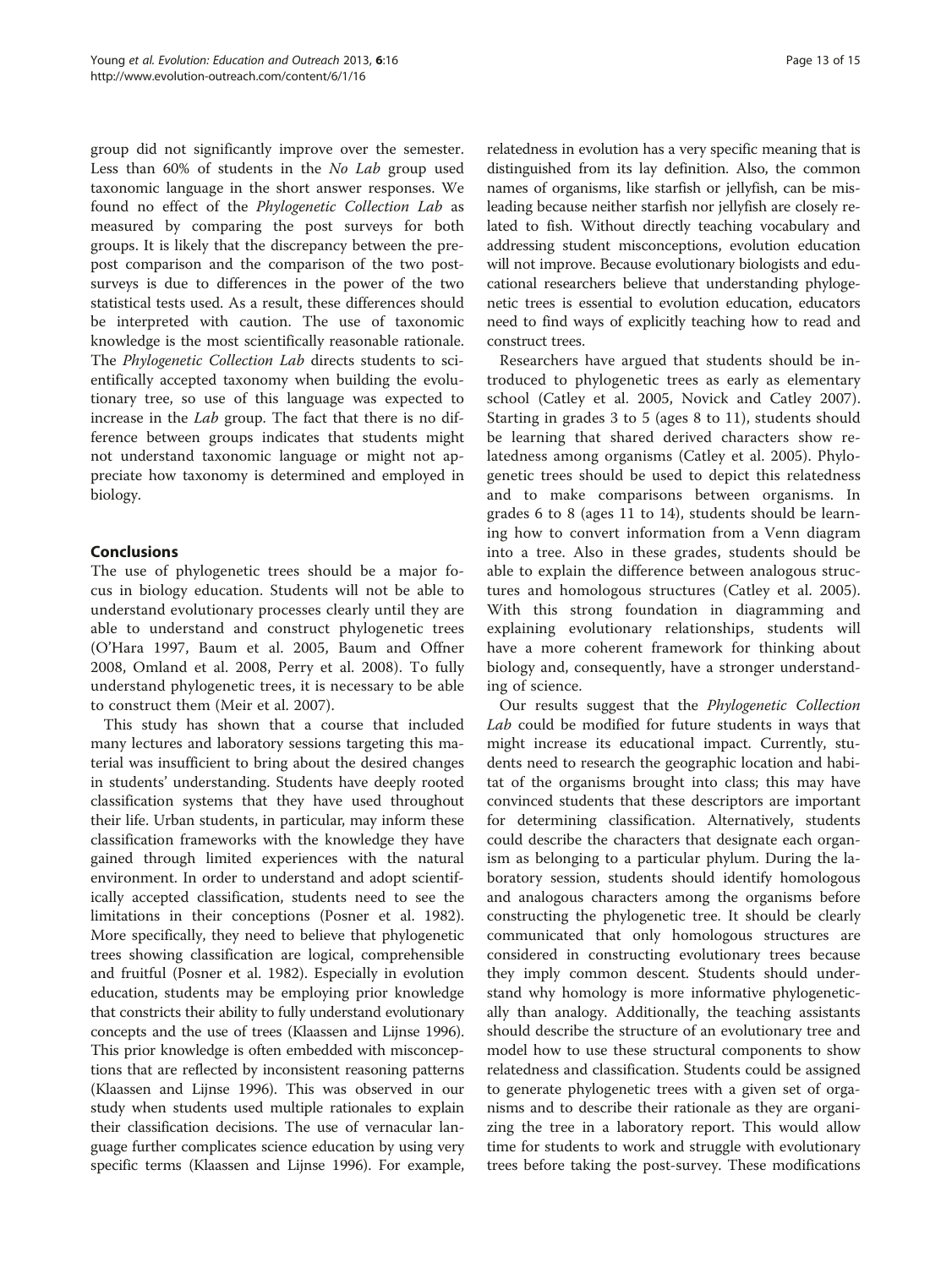<span id="page-13-0"></span>would hopefully result in the improvement of students' abilities to generate trees.

Our results show that undergraduate biology students have difficulty constructing phylogenetic trees to express evolutionary relationships. Researchers and educators have been creating and testing new methodologies and pedagogical approaches to help students understand phylogenetic trees. Whereas many of these studies have focused on students' abilities to read phylogenetic trees, it was the goal of our research to determine how our students build phylogenetic trees to show relationships among organisms and if a particular laboratory practical had any effect on their abilities to do this accurately. Our research will help educators understand which mistakes students are likely to make when building phylogenetic trees as well as the types of mistakes that are alleviated with a typical college biology course. Many components, such as including a common ancestor and inferring relationships among organisms, may require more explicit instruction for students to fully understand the process of building phylogenetic trees. Furthermore, our survey and results have provided a benchmark for students' understanding and the effects of one curriculum; they can also be used to measure the effects of other educational interventions. Identifying limitations in education and evaluating the effectiveness of instruction are vital practices for the success of education. This type of research ensures that students will be receiving the best possible education.

Finally, we have developed an electronic version of this survey and are exploring automated feedback and scoring. Those interested should contact the corresponding author for details.

#### Competing interests

The authors declare that they have no competing interests.

#### Authors' contributions

The survey and study design was developed by BW. The survey scoring rubric was developed jointly by all three authors. Surveys were scored by AY and TS. AY conducted the data analysis. BW and AY participated in the drafting and editing of the manuscript. All authors read and approved the final manuscript.

#### Received: 13 March 2013 Accepted: 13 March 2013 Published: 24 April 2013

#### References

- Atran, S. (1999). Itzaj Maya folkbiological taxonomy: cognitive universals and cultural particulars. In D. L. Medin & S. Atran (Eds.), Folkbiology. Cambridge, MA: MIT Press.
- Atran, S, Medin, D, & Ross, N. (2004). Evolution and devolution of knowledge: a tale of two biologies. Royal Anthropological Institute, 10, 395–420.
- Baum, DA, & Offner, S. (2008). Phylogenies and tree-thinking. The American Biology Teacher, 70(4), 222–229.
- Baum, DA, Smith, SD, & Donovan, SSS. (2005). The tree-thinking challenge. Science, 310, 979–980.
- Campbell, NA, & Reece, JB. (2005). Biology (7th ed.). San Francisco: Pearson.
- Catley, K, Lehrer R, & Reiser, B. (2005). Tracing a prospective learning progression for developing understanding of evolution. Paper Commissioned by the National Academies Committee on Test Design for K-12 Science Achievement. Washington, DC: National Academies of Sciences.
- Catley, KM, & Novick, LR. (2008). Seeing the wood for the trees: an analysis of evolutionary diagrams in biology textbooks. BioScience, 58, 976–987.
- Cobern, WW, Gibson, AT, & Underwood, SA. (1999). Conceptualizations of: an interpretive study of 16 ninth graders' everyday thinking. Journal of Research in Science Teaching, 36, 541–564.
- Coley, JD, Medin, DL, Proffitt, JB, Lynch, EB, & Atran, S. (1999). Inductive reasoning in folkbiological thought. In D. L. Medin & S. Atran (Eds.), Folkbiology. Cambridge, MA: MIT Press.
- Diamond, J, & Bishop, KD. (1999). Ethno-ornithology of the Ketengban people, Indonesian New Guinea. In D. L. Medin & S. Atran (Eds.), Folkbiology. Cambridge, MA: MIT Press.
- Goldsmith, DW. (2003). The great clade race: presenting cladistic thinking to biology majors and general science students. The American Biology Teacher, 65(9), 679–682.
- Hatano, G, & Inagaki K. (1999). A developmental perspective on informal biology. In D. L. Medin & S. Atran (Eds.), Folkbiology. Cambridge, MA: MIT Press.
- Halverson, KL, Pires, JC, & Abell, SK. (2011). Exploring the complexity of tree thinking expertise in an undergraduate plant systematics course. Science Education, 95, 794–823.
- Halverson, K. L. (2011). Improving tree-thinking one learnable skill at a time. Evolution: Education and Outreach, 4, 95–106.
- Horn, MS, Leong, ZA, Block, F, Diamond, J, Evans, EM, Phillips, B, et al. (2012). Of BATs and APEs: an interactive tabletop game for natural history museums. In Proceedings of the ACM conference on human factors in computing systems (CHI '12) (pp. 1–10). Austin, Texas: ACM Press.
- Klaassen, CWJM, & Lijnse, PL. (1996). Interpreting students' and teachers' discourse in science classes: an underestimated problem? Journal of Research in Science Teaching, 33(2), 115–134.
- Lopez, A, Atran, S, Coley, JD, Medin, DL, & Smith, EE. (1997). The tree of life: universal and cultural features of folkbiological taxonomies and inductions. Cognitive Psychology, 32, 251–295.
- Medin, D, & Atran, S. (1999). Introduction. In D. L. Medin & S. Atran (Eds.), Folkbiology. Cambridge, MA: MIT Press.
- Medin, D, & Atran, S. (2004). The native mind: biological categorization and reasoning in development and across cultures. Psychological Review, 111(4), 960–983.
- Meir, E, Perry, J, Herron, JC, & Kingsolver, J. (2007). College students' misconceptions about evolutionary trees. The American Biology Teacher, 69(7), e71–e76.
- Nelson, CE, & Nickels, MK. (2001). Using humans as a central example in teaching undergraduate biology labs. Tested Studies for Laboratory Teaching: Association for Biology Laboratory Education, 22, 332–65.
- Nickels, MK, & Nelson, CE. (2005). Beware of nuts and bolts: putting evolution into the teaching of biological classification. The American Biology Teacher, 67(5), 283–289.
- Novick, LR, & Catley, KM. (2007). Understanding phylogenies in biology: the influence of a gestalt perceptual principle. Journal of Experimental Psychology. Applied, 13(4), 197–223.
- Novick, LR, & Hurley, SM. (2001). To matrix, network, or hierarchy, that is the question. Cognitive Psychology, 42(2), 158–216.
- O'Hara, RJ. (1997). Population thinking and tree thinking in systematics. Zoologica Scripta, 26(4), 323–329.
- Omland, KE, Cook, LG, & Crisp, MD. (2008). Tree thinking for all biology: the problem with reading phylogenies as ladders of progress. BioEssays, 30, 854–867.
- Perry, J, Meir, E, Herron, JC, Maruca, S, & Stal, D. (2008). Evaluating two approaches to helping college students understand evolutionary trees through diagramming tasks. CBE Life Sciences Education, 7, 193–201.
- Posner, GJ, Strike, KA, Hewson, PW, & Gertzog, WA. (1982). Accommodation of a scientific conception: toward a theory of conceptual change. Science Education, 66(2), 211–227.
- Ross, N, Medin, D, Coley, JD, & Atran, S. (2003). Cultural and experiential differences in the development of folkbiological induction. Cognitive Development, 18, 25–47.
- Sandvik, H. (2008). Tree thinking cannot be taken for granted: challenges for teaching phylogenetics. Theory in Biosciences, 127, 45–51.